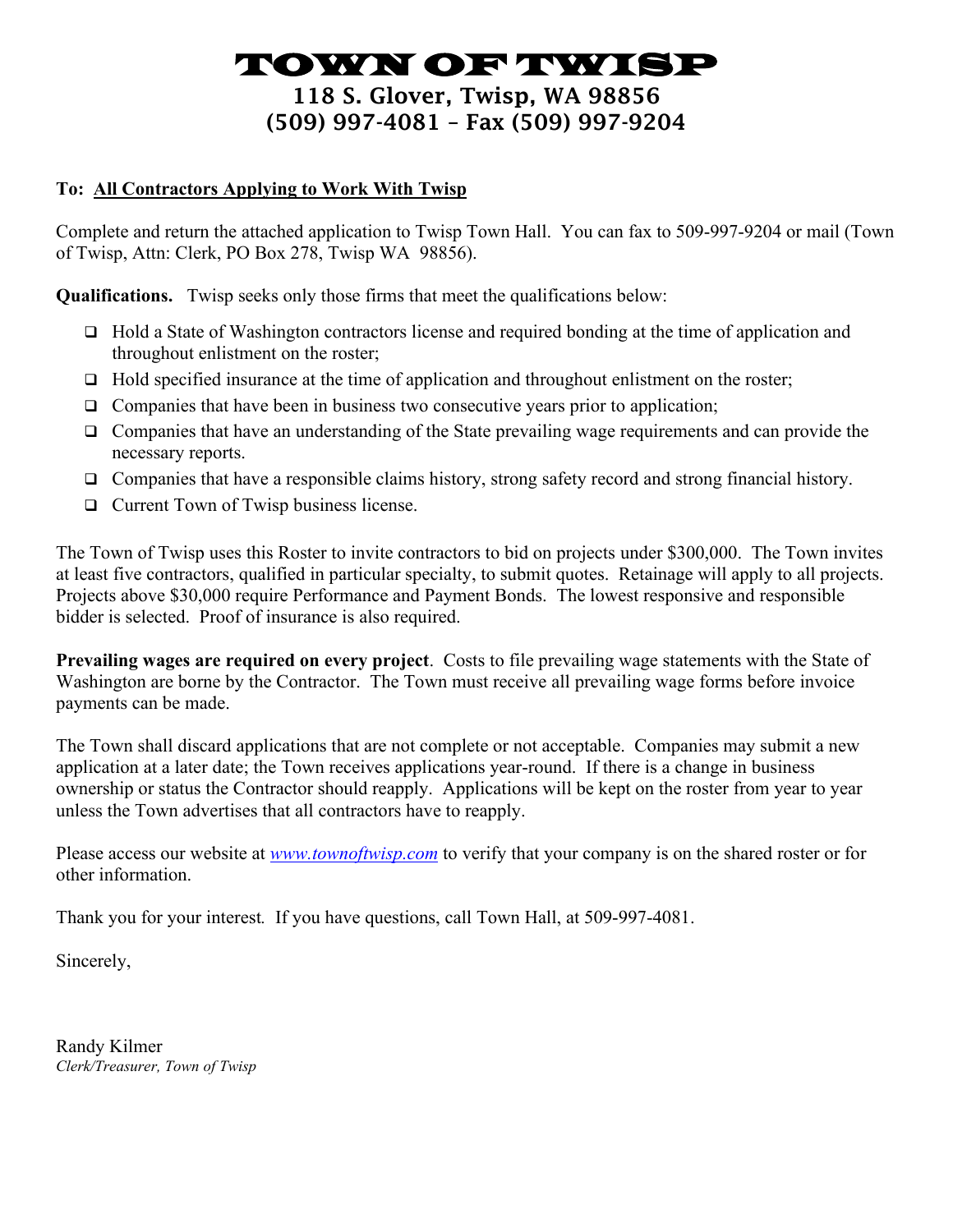## **TOWN OF TWISP SMALL WORKS ROSTER ENROLLMENT APPLICATION CONSTRUCTION CONTRACTORS**

**Return this application by mail or fax to:** (This application is 4 pages plus the W-9 Form)<br>FAX: 509-997-9204 **Incomplete applications will be discarded.** Incomplete applications will be discarded.

#### **Town of Twisp**

Attn: Randy Kilmer PO Box 278 Twisp, WA 98856 Telephone: 509-997-4081 Fax: 509-997-9204 E-Mail: clerktreasurer@townoftwisp.com

**Company Name (as licensed):** Date Established Current Business:

**You do not need to have a formal government certification to check these boxes (Self-designated).** 

**Woman Owned Minority Owned Federal Disadvantaged Business**

**Partnership Corporation**

### **Business Classification:**

**Individual/Sole Proprietor Limited Liability Company**

|                                |              | $\sim$ $\sim$ $\sim$ $\sim$ $\sim$ $\sim$ $\sim$ $\sim$ |         |
|--------------------------------|--------------|---------------------------------------------------------|---------|
| <b>List Owners or Officers</b> | <b>Title</b> | <b>Mailing Address</b>                                  | Phone # |
|                                |              |                                                         |         |
|                                |              |                                                         |         |
|                                |              |                                                         |         |

|                                                                                                                                                                                                                                                                                                                                                                                    | Contact Person: Contact of Seconds Contact of Seconds Contact of Seconds Contact of Seconds Contact of Seconds Contact of Seconds Contact of Seconds Contact of Seconds Contact of Seconds Contact of Seconds Contact of Secon |
|------------------------------------------------------------------------------------------------------------------------------------------------------------------------------------------------------------------------------------------------------------------------------------------------------------------------------------------------------------------------------------|--------------------------------------------------------------------------------------------------------------------------------------------------------------------------------------------------------------------------------|
| Mailing Address: 1988 and 2008 and 2008 and 2008 and 2008 and 2008 and 2008 and 2008 and 2008 and 2008 and 200                                                                                                                                                                                                                                                                     |                                                                                                                                                                                                                                |
|                                                                                                                                                                                                                                                                                                                                                                                    |                                                                                                                                                                                                                                |
|                                                                                                                                                                                                                                                                                                                                                                                    |                                                                                                                                                                                                                                |
| Contact Person Cell Phone: Contact's Email:                                                                                                                                                                                                                                                                                                                                        |                                                                                                                                                                                                                                |
| Washington State Contractor License Number:<br>1988 - March 2008, March 2009, March 2009, March 2009, March 2009, March 2009, March 2009, March 2009, March 2009, March 2009, March 2009, March 2009, March 2009, March 2009, Ma<br>$M_{\rm{eff}}$ of $\theta_{\rm{eff}}$ . Continuing in $\theta_{\rm{eff}}$ , $I_{\rm{eff}}$ is a minimum monitor of the intention and indicated |                                                                                                                                                                                                                                |

*Note: A State Contractor or Specialty License is a minimum requirement to submit an application.* 

**UBI Number**: **Federal Tax ID or Social Security #**

| (For Town use only)                                    |  |
|--------------------------------------------------------|--|
| (Contractor's License Expiration date:                 |  |
| (L & I Account open and current- checked on this date: |  |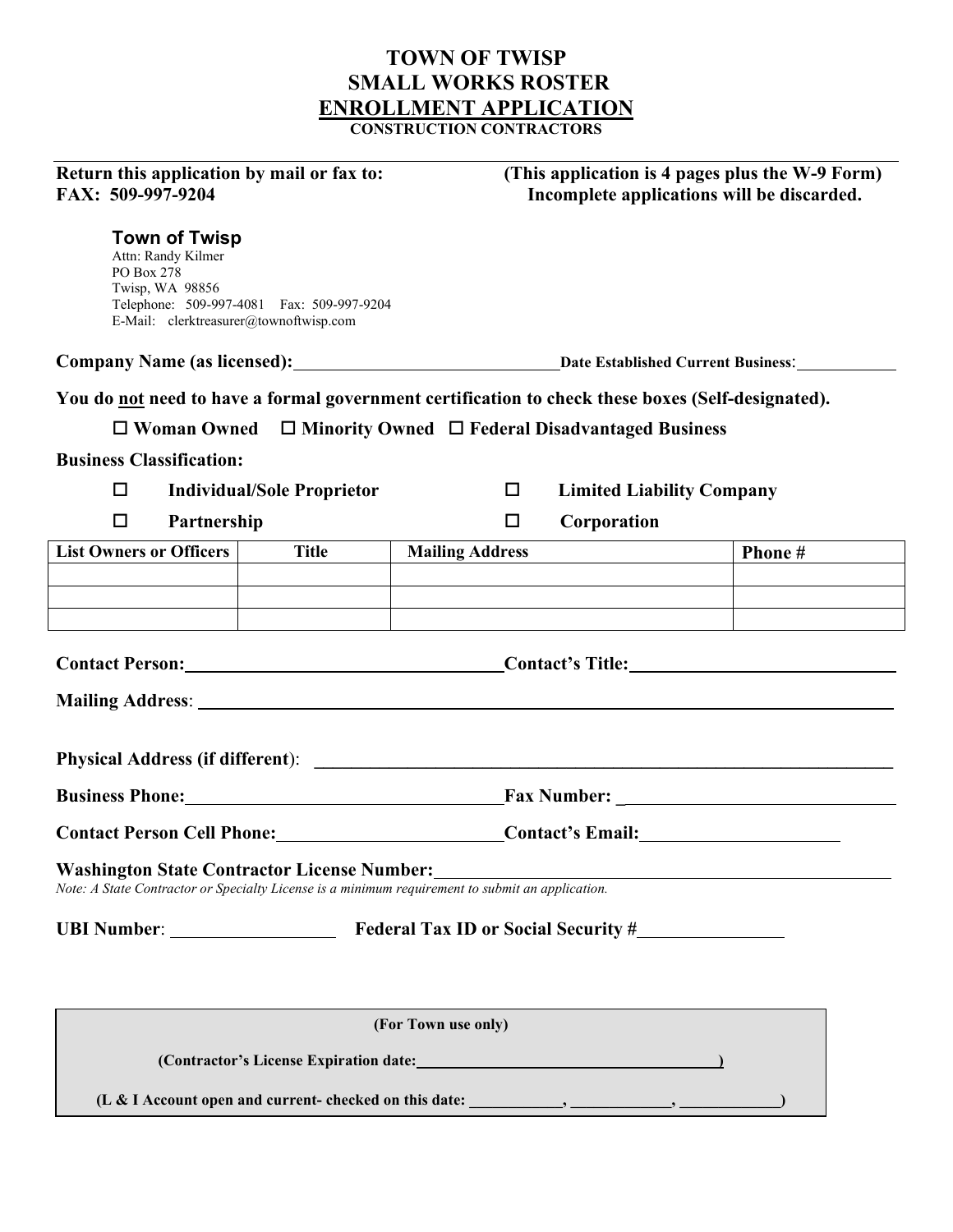### **Minimum Qualifications**

*Minimum qualifications must be met. The Town Clerk/Treasurer reserves the right to reject at any time, including after an initial inclusion on the Roster, if the applicant is not responsible in the opinion of the Clerk/Treasurer.*

- $\Box$  Do you have a current valid Contractors license and will you maintain the license while on the Roster? Yes: No:
- $\Box$  Do you have experience with the Washington Prevailing Wage requirements and will you provide our required reports? Yes: No:
- $\Box$  Does your company have bonding capacity for up to \$300,000? Yes: No: If not, please state your limit:  $\$ .

 $\Box$  Have you been in business at least 2 years without interruption? Yes: No:

- $\Box$  Do you maintain a current account with L & I and provide coverage on your employees and have a strong claims history, strong safety record? Yes: No:
- $\Box$  Does any employee or official of any of the Town of Twisp have any financial or other interest in your firm, which you know of? Yes: No: If so, name:

#### **Insurance Requirements**

Applicant must have the following minimum insurance coverage in place at the time of application.

General liability insurance of at least \$1,000,000 per occurrence;

\$1,000,000 aggregate, Combined Single Limit (CSL);

Automobile liability of at least \$1,000,000 per accident CSL; and

Ability to name the Public Agency as an Additional Named Insured

Do you currently maintain the minimum required insurance coverage? Yes: No:

If no, describe any differences to the specified coverage amounts:

Are there any current claims that are pending against this insurance policy? Yes: No:

#### **Contractor Financial History**

During the past five years, has the contractor been involved in any:

- Construction bond forfeiture; Yes: No:
- Construction litigation; or Yes: No:
- $\bullet$  Claims exceeding ten percent of the contract contract price  $\bullet$

|               | $1 \cup 2$ . $1 \vee 0$ . |  |
|---------------|---------------------------|--|
| stract price? | Yes: No:                  |  |

| <b>Contractor History</b>                                                                                                                                                |      |    |  |
|--------------------------------------------------------------------------------------------------------------------------------------------------------------------------|------|----|--|
| Provide dates current company has been a licensed active contractor:                                                                                                     |      |    |  |
|                                                                                                                                                                          | From | To |  |
| Has the company or any principal of the company been in bankruptcy, reorganization or receivership within the<br>past seven years? Yes: No: Figure 3. 18 Yes, give date: |      |    |  |
| Has any principal or owner been convicted of a felony?<br>Yes: No:                                                                                                       |      |    |  |
| Has the company ever been disqualified by any public agency from participation in public contracts (including<br>federal disbarred list)? Yes: or No: If yes, explain:   |      |    |  |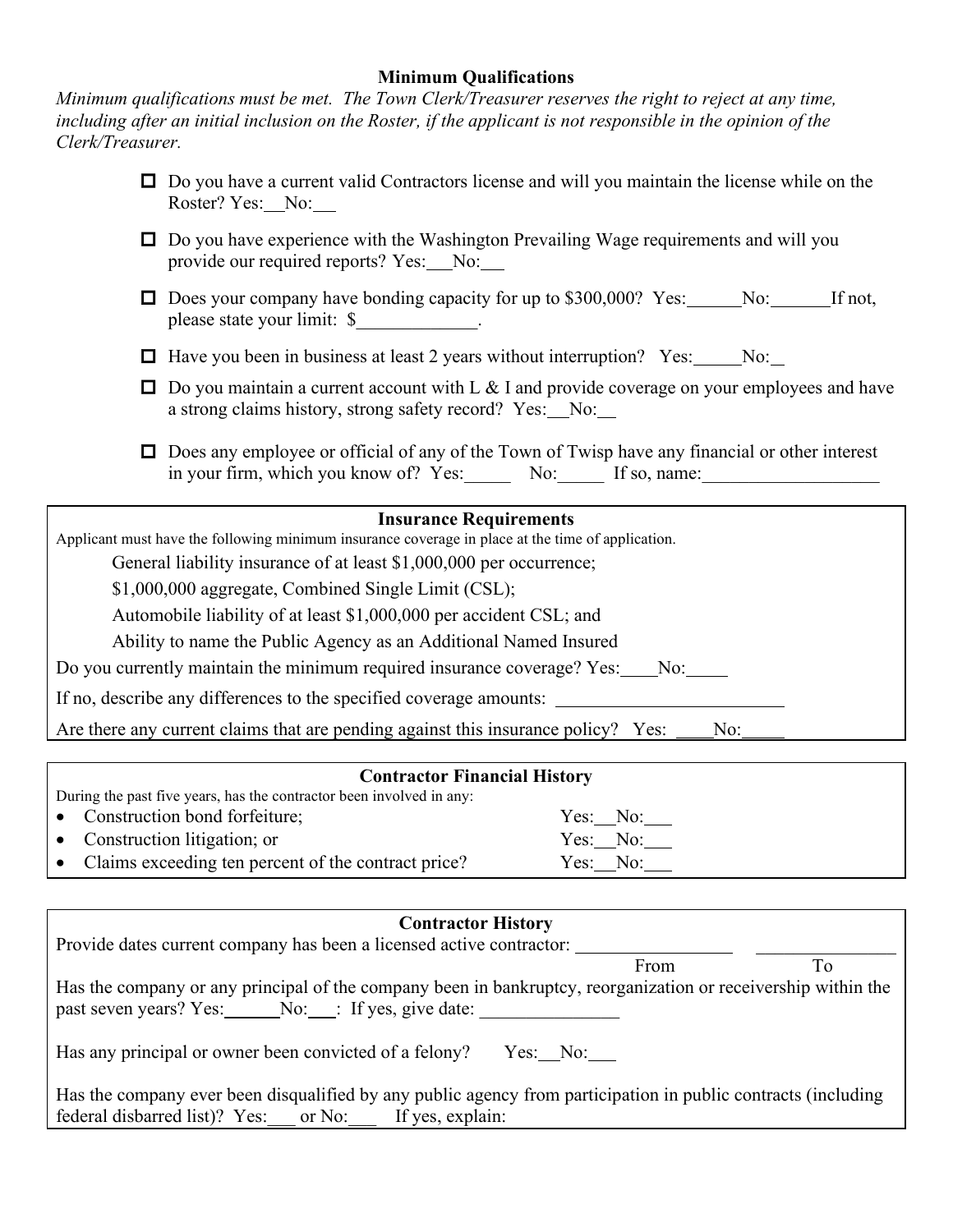|                                                                                                                                                                                                                                                                                                                                                                                                                                                                                                                | <b>Contractor Safety Experience</b>                                                                                                                                                                                   |  |
|----------------------------------------------------------------------------------------------------------------------------------------------------------------------------------------------------------------------------------------------------------------------------------------------------------------------------------------------------------------------------------------------------------------------------------------------------------------------------------------------------------------|-----------------------------------------------------------------------------------------------------------------------------------------------------------------------------------------------------------------------|--|
| $\Box$                                                                                                                                                                                                                                                                                                                                                                                                                                                                                                         | SOLE PROPRIETOR: The section below will not apply to sole proprietors who never use employees or<br>subcontract labor. Check this box only if you are a sole proprietor without workers and skip the next<br>section. |  |
| List contractor's L & I Compensation Experience Modification Rate for the two most recent years. If score is<br>above 1.0, provide explanation. Rates above 1.0 are subject to rejection. This rate is given to you every year<br>from Labor & Industries prior to January 1st. Your company receives a rate report each year, with<br>these rates indicated. You can attach these forms if you prefer. If you don't know this rate, call L&I or<br>check their website at https://fortress.wa.gov/lni/crpsi/. |                                                                                                                                                                                                                       |  |
|                                                                                                                                                                                                                                                                                                                                                                                                                                                                                                                | Current Year Rate<br>Last Year's Rate                                                                                                                                                                                 |  |
|                                                                                                                                                                                                                                                                                                                                                                                                                                                                                                                | Explanation of rates above 1.0:                                                                                                                                                                                       |  |
|                                                                                                                                                                                                                                                                                                                                                                                                                                                                                                                |                                                                                                                                                                                                                       |  |

**I swear under penalty of perjury that the above and attached information is correct, and that there are no known personal and/or organizational conflicts of interest, which are prohibited by law:**

| Authorized Company Signature: | Date:             |  |
|-------------------------------|-------------------|--|
|                               |                   |  |
|                               | For Town Use Only |  |
| Randy Kilmer, Clerk/Treasurer |                   |  |
| Date Received by Twisp:       |                   |  |